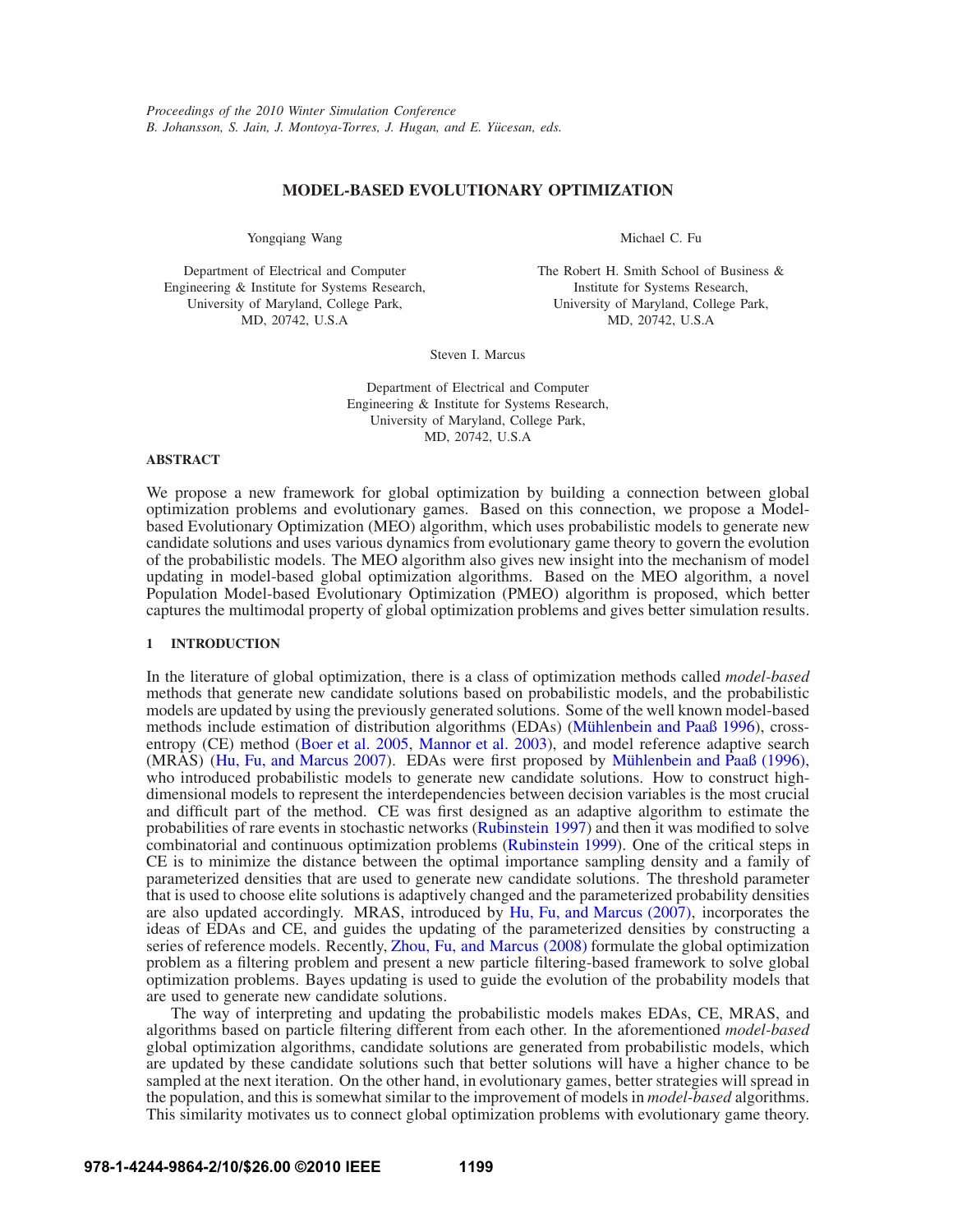The dynamics that are used to study the evolution of strategies in evolutionary games provides us a powerful tool to investigate the model updating in model-based algorithms.

Game theory studies the strategic interaction of players using different strategies; it has been applied in many areas such as economics, engineering, and biology (Fudenberg and Levine 1998, Shoham, Powers, and Grenager 2004). Recently, authors such asLambert, Epelman, and Smith (2005) and Garcia, Patek, and Sinha (2007) have applied game theory to solve discrete optimization problems, where they model the optimization problem as a potential game. Fictitious play and joint fictitious play are adopted to obtain the Nash equilibrium and two sampled version of fictitious and joint fictitious play are also proposed in Lambert, Epelman, and Smith (2005) and Garcia, Patek, and Sinha (2007). For a potential game, although fictitious play has been proven to converge to a mixed strategy Nash equilibrium, the mixed strategy equilibrium might not be a feasible solution for the optimization problem. The algorithms in Garcia, Patek, and Sinha (2007) and Lambert, Epelman, and Smith (2005) only work for discrete optimization problems with a finite solution space, and moreover the Nash equilibrium obtained by fictitious play might only be a locally optimal solution.

Evolutionary game theory applies game theory to study the evolution of the number of players playing different strategies in a population setting. After being introduced by the biologist (Smith 1982), evolutionary game theory has become popular in biology and increasingly attracts interest from researchers in other areas. Different from static games, evolutionary games introduce replicator dynamics, which shows that the growth rate of the proportion of players using a certain strategy is equal to the difference between the average payoff of that strategy and the average payoff of the whole population. Replicator dynamics can also be used as a learning algorithm to study the behavior of multiple agents (Tuyls and Parsons 2007).

As in EDAs, MRAS, and CE, we maintain a population of solutions. The main idea of our method is to formulate the global optimization problem as an evolutionary game and to use dynamics in evolutionary game theory to study the evolution of the candidate solutions. The process of searching for the optimal solution is carried out through the procedure of reaching the evolutionary stable strategy (ESS). Specifically, we establish a connection between evolutionary game theory and optimization problems by dividing the solution region of the global optimization problem and letting different players play strategies in different subsets. Differential dynamics such as replicator dynamics is used to govern the evolution of the candidate solutions for the optimization problem. Furthermore, we introduce probabilistic models to generate candidate solutions and formulate the global optimization problem as an evolutionary game with continuous strategy spaces, based on which, a Model-based Evolutionary Optimization (MEO) algorithm is developed. Moreover, to better capture the multimodal property of global optimization problems, we propose to use a population of models to generate candidate solutions and a new Population Model-based Evolutionary Optimization (PMEO) algorithm is proposed, in which evolutionary game theory is used to study the evolution of these models and models with best performances will survive eventually. In preliminary numerical experiments, PMEO outperformed the standard CE method.

The way we formulate global optimization problems as evolutionary games provides new insights into the mechanism for generating new candidate solutions and the mechanism of model updating for model-based global optimization algorithms. For example, one special case of the MEO algorithm gives a new explanation for the CE method. This evolutionary game setting for global optimization problems makes it possible to study the convergence property of model-based algorithms by using analytical tools in the evolutionary game theory literature and it also provides new possibilities to develop new algorithms, for example, the PMEO algorithm developed in this paper.

## **2 EVOLUTIONARY GAME THEORY**

Before presenting the main algorithm, we give a brief introduction to game theory and evolutionary game theory. Consider a two player game. *A* is the payoff matrix for player I and *B* is the payoff matrix for player II. Player I has the pure strategy set  $S_1 = \{1, \dots, n\}$  and  $S_2 = \{1, \dots, n\}$  is the pure strategy set for player II. The mixed strategy of player I is a probability vector  $x = (x_1, \dots, x_n)^T$  and *x<sub>i</sub>* is the probability of choosing strategy  $i \in S_1$ . Similarly, *B* is the payoff matrix for player II with mixed strategy  $y = (y_1, \dots, y_n)^T$ . If the game is symmetric, we have  $B^T = A$ . The expected payoff for player I and player II will be  $x^T Ay$  and  $x^T By$ , respectively.

Evolutionary game theory studies the game in a population setting. Assume there is a population of agents which are programmed to play *n* different pure strategies in the set  $\{1,\dots,n\}$  and let  $x_i$  be the percentage of agents playing pure strategies *i* for  $i \in \{1, \dots, n\}$  in the population. We assume that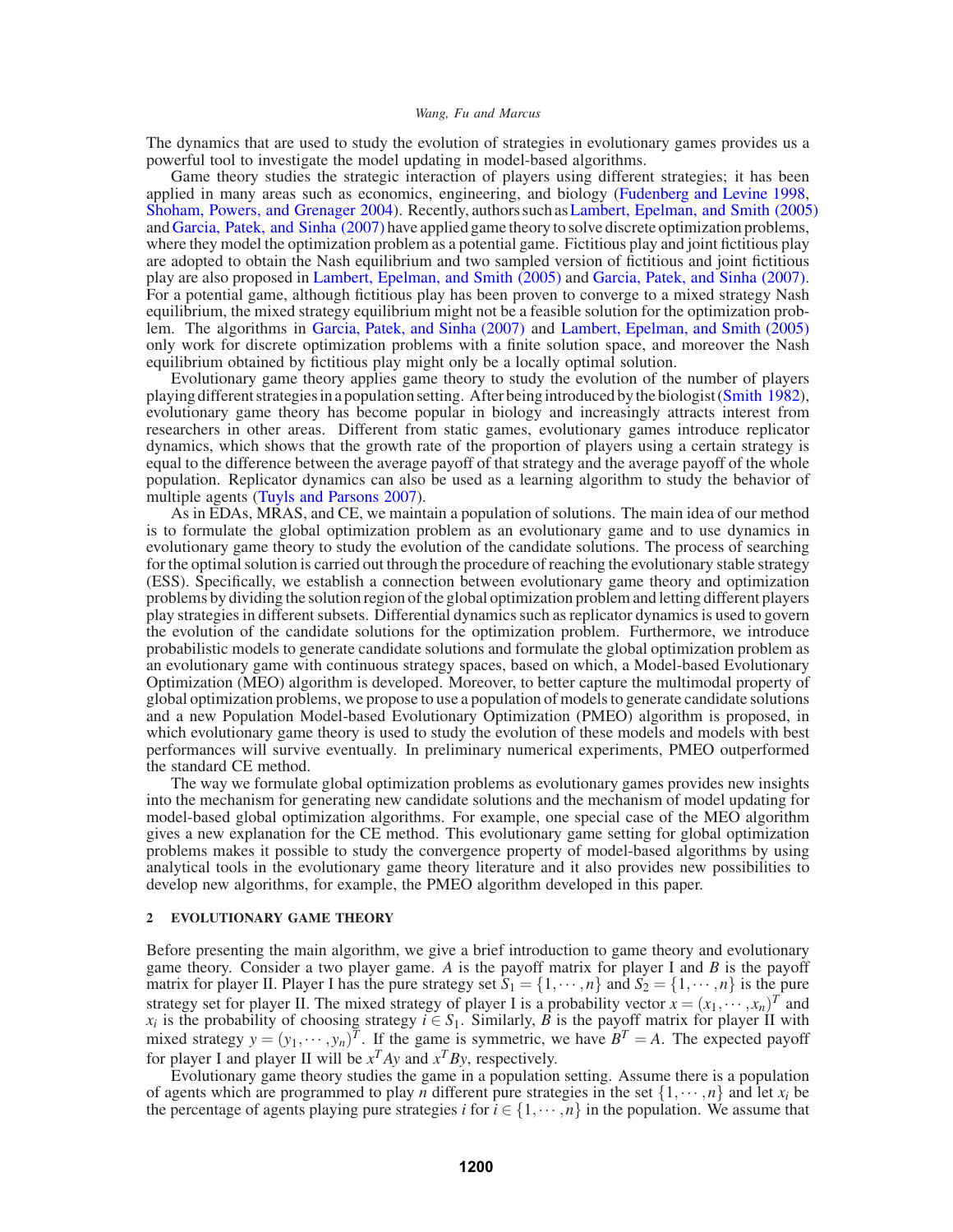$x_i$  is a differentiable function of time *t*. If individuals meet randomly and then engage in a symmetric game with a payoff matrix A, then  $(Ax)_i$  is the expected payoff for an individual playing strategy *i* and  $x<sup>T</sup>Ax$  is the payoff of an agent that is randomly selected from the population. Let us assume that the per capita rate of growth, i.e. the logarithmic derivative  $(\ln x_i) := \dot{x}_i / x_i$ , is given by the difference between the payoff for type *i* and the average payoff in the population. This yields the replicator equation (Weibull 1995)

$$
\dot{x}_i = x_i((Ax)_i - x^T Ax) \qquad \forall i \in \{1, 2, \cdots, n\}.
$$

Replicator dynamics is a selection process, according to which, more successful strategies will spread in the population.

## **2.1 Other Dynamics**

Besides replicator dynamics, there are some other dynamics (Hofbauer and Sigmund 2003) and we introduce two as follows.

# **2.1.1 Imitation Dynamics**

The imitation dynamics is given by  $\dot{x}_i = x_i \sum_j [\phi_{ij}(x) - \phi_{ji}(x)]x_j$ , where  $\phi_{ij}$  is the rate at which an agent playing the strategy *j* adopts the strategy *i*. One plausible assumption is that this rate depends only on the payoffs achieved by the two agents, i.e  $\phi_{ij}(x) = \phi(f_i, f_j)$ , where  $f_i, f_j$  are payoff functions and  $\phi(u, v)$  defines the imitation rule (the same for all players). The simplest rule is to imitate the better, i.e

$$
\phi(u,v) = \begin{cases} 0 & \text{if } u \leq v \\ 1 & \text{if } u > v \end{cases}.
$$

In this case, the percentage of agents playing a strategy increases if and only if its payoff is larger than the median of the payoffs of all the strategies.

## **2.1.2 The Brown-von Neumann-Nash Dynamics**

The other dynamics is the Brown-von Neumann Nash dynamics (BNN), which is defined as  $\dot{x}_i$  =  $k_i(x) - x_i \sum_{j=1}^{M} k_j(x)$ , where  $k_i(x) = \max(0, f_i - \sum_{j=1}^{M} x_j f_j)$  denotes the positive part of the excess payoff for the strategy *i*. The discrete time version of the above dynamics is given by the following Nash map

$$
x_i(t+1) = \frac{x_i(t) + k_i(x(t))}{1 + \sum_{j=1}^{M} k_j(x(t))}.
$$

### **3 CONNECTING OPTIMIZATION AND EVOLUTIONARY GAME THEORY**

Consider the following continuous optimization problem:

$$
y^* \in \arg\max_{y \in \mathcal{Y}} H(y) \tag{1}
$$

where the solution space  $\mathscr{Y} \in \mathfrak{R}^n$  is a nonempty set. The objective function  $H(\cdot): \mathscr{Y} \to \mathfrak{R}$  is a deterministic function bounded from above, i.e  $\exists M$  such that  $H(y) \le M \ \forall y \in \mathcal{Y}$ .  $y^*$  is the global optimal solution if  $H(y^*) \ge H(y) \,\forall y \neq y^*$ ,  $y \in \mathcal{Y}$ .

Assume that the solution space  $\mathscr Y$  can be divided into *M* disjoint subsets  $\mathscr G_1, ..., \mathscr G_M$ . At each iteration, we plan to generate  $N_1, \cdots, N_M$  candidate solutions using some random sampling algorithm in the corresponding subsets  $\mathscr{G}_1, ..., \mathscr{G}_M$ , where  $\sum_{i=1}^M N_i = N$ . Here we implicitly assume that the sampling in subsets  $\{\mathcal{G}_i\}$  can be done by some sampling algorithm. Our goal is to sample more around the optimal solution  $y^*$ , and thus increase the chance of finding the optimal solution. In other words, we want most of our samples concentrated around the optimal solution as we run our optimization algorithm. From an evolutionary game theory perspective, we view the samples (candidate solutions)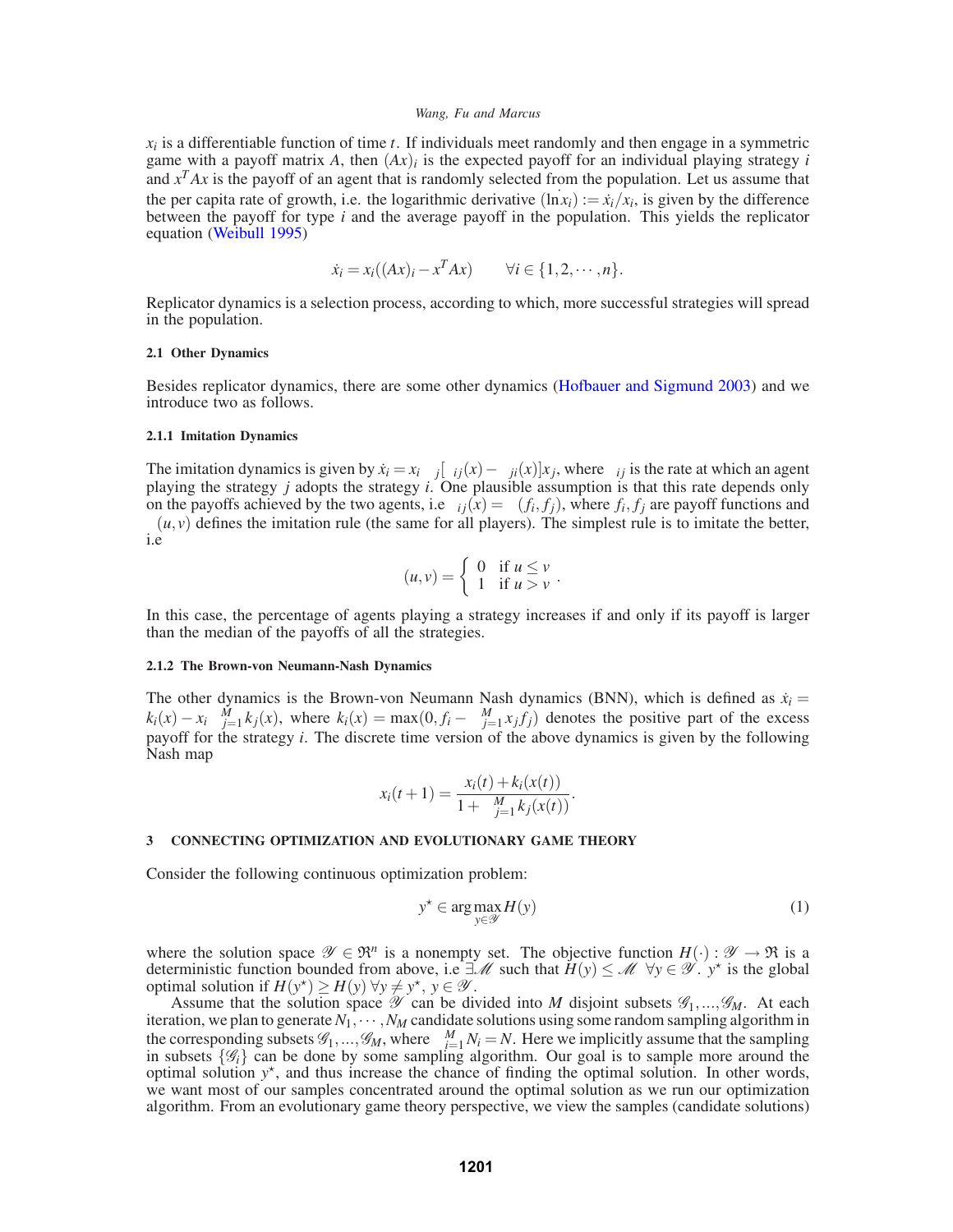as agents, which are programmed to play *M* different pure strategies  $\{1, \dots, M\}$ . Here by playing the pure strategy *i*, we mean that an agent can sample a candidate solution in the subset  $\mathcal{G}_i$ . Assume that there are  $N_i$  agents playing the pure strategy *i*. An agent playing a pure strategy *i* will receive a payoff *fi* no matter whom this agent is playing against.

The payoff *fi* is defined as

$$
f_i = \frac{1}{N_i} \sum_{j=1}^{N_i} H(y_{ij}),
$$

where  $\{y_{ij}, j = 1, \dots, N_i\}$  are candidate solutions generated from the subset  $\mathcal{G}_i$ . Define  $x_i = \frac{N_i}{N}$ , which is the percentage of agents playing the pure strategy *i* for all  $i \in \{1, \dots, M\}$ . The evolution of the number of agents playing different strategies is governed by the replicator dynamics

$$
\dot{x}_i = x_i (f_i - \sum_{j=1}^{M} x_j f_j).
$$
 (2)

From  $(2)$ , it is easy to see that if the payoff of the strategy *i* is bigger than the average payoff, i.e.  $f_i > \sum_{j=1}^{M} x_j f_j$ , the number of agents playing *i* will increase. From the viewpoint of simulation-based optimization, more samples will be assigned to the more promising area - the subset  $\mathscr{G}_i$ .

Note that replicator dynamics (2) is a differential equation. However our optimization algorithm is simulation-based; therefore we need a discretized version of replicator dynamics, which is given as follows. In matrix games, the discrete replicator dynamics is given by

$$
x_i(t+1) = x_i(t) \frac{(Ax(t))_i + c}{x(t)^T Ax(t) + c},
$$

where  $c$  is some constant to make sure that the denominator is not zero. In our setting for the global optimization problem, the corresponding replicator dynamics is

$$
x_i(t+1) = x_i(t) \frac{f_i^t + c}{\sum_{j=1}^M x_j(t) f_j^t + c},
$$
\n(3)

where  $f_j^t$  is the payoff if the strategy *j* is adopted at time *t*. We can see from (3) that the percentage of agents playing each strategy changes by a fraction proportional to the averaged payoff of the corresponding strategy at each iteration. The percentage of the number of agents playing a strategy increases only if its payoff is greater than the average payoff and the amount of increase depends on the difference of the payoff of the particular strategy and the average payoff.

## **4 MODEL-BASED EVOLUTIONARY OPTIMIZATION**

In Section 3, we partition the solution region into several subsets, and in the corresponding evolutionary game, there is only a finite number of strategies. The approach to partitioning the solution region and to generating candidate solutions in the resulting subsets can be critical to solving the global optimization problem and requires further investigation.

We take a step further and consider the partition in which each subset contains a single point in the solution region. Assume that there is a probabilistic model defined on the solution region, from which candidate solutions are generated. From the viewpoint of an evolutionary game, consider an evolutionary game with a continuous strategy space. Denote  $\mathbb{P}_t$  a probability measure defined on the solution region  $\mathscr{Y} \subseteq \mathfrak{R}^n$ , which is also the strategy space of the game. Every single point  $y \in \mathscr{Y}$ can be viewed as an agent that plays the pure strategy *y*. The percentage of the number of agents playing the pure strategy *y* at time *t* is  $\mathbb{P}_t(dy)$ . An agent playing the pure strategy *y* always obtains a fitness  $H(y)$  no matter who else is playing the game. Different from evolutionary games with a finite number of pure strategies, the percentage of the number of agents adopting different strategies in the continuous game is described by the probability measure  $\mathbb{P}_t$  defined on the strategy space  $\mathscr{Y}$ . By evolutionary game theory (Oechssler and Riedel 2002), the evolution of this probability measure is governed by some dynamics such as replicator dynamics. Let  $\mathscr A$  be a measurable set in  $\mathscr Y$ . If the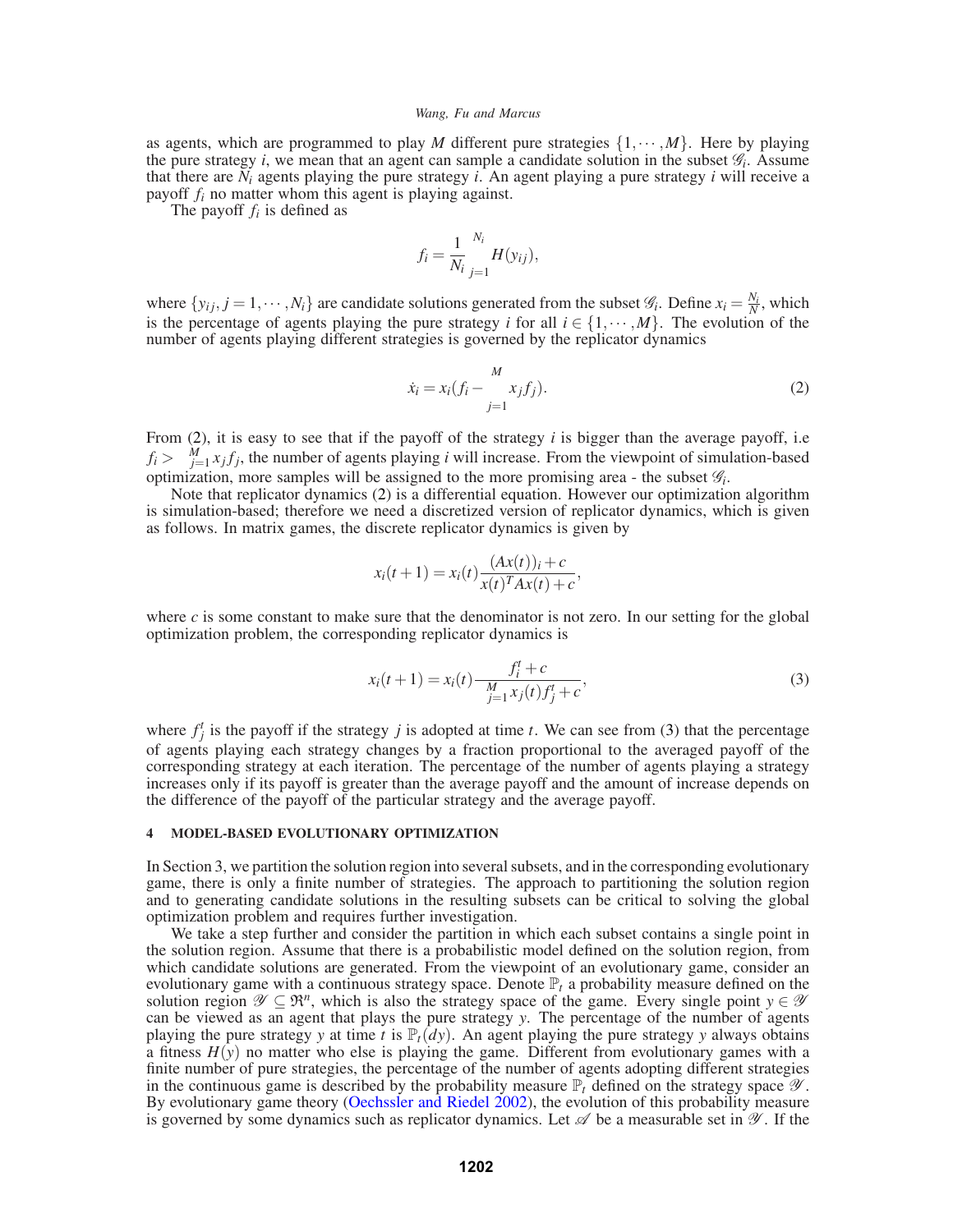replicator dynamics with a continuous strategy space is adopted, we have

$$
\tilde{\mathbb{P}}_t(\mathscr{A}) = \int_{\mathscr{A}} (H(y) - E_{\mathbb{P}_t}[H(Y)]) \mathbb{P}_t(dy), \tag{4}
$$

where  $E_{\mathbb{P}_t}[H(Y)]$  is the expectation of  $H(Y)$  under the measure  $\mathbb{P}_t$ . From (4), we can see that if  $H(y)$  outperforms  $E_{\mathbb{P}_t}[H(Y)]$  at *y*, the probability measure around *y* will increase. However since the probability measure doesn't have a specific form, it would be very difficult to use (4) directly. If we assume that there is a probability density function  $p_t$ , such that  $\mathbb{P}_t(dy) = p_t dy$ , then (4) becomes

$$
\dot{p}_t(y) = (H(y) - E_{\mathbb{P}_t}[H(Y)]) p_t(y), \tag{5}
$$

which governs the evolution of the probability density function on the continuous strategy space.

If we use  $p_t(y)$  as our model to generate candidate solutions for the global optimization problem (1), the differential equation (5) can be used to update the model  $p_t(y)$ , with the final goal of making the probability density function  $p_t(y)$  concentrated on a small set containing the global optimal solution. Then the global optimization problem can be easily solved by sampling according to the obtained probability density function.

## **4.1 General Model-based Evolutionary Optimization Algorithm**

There are many dynamics in evolutionary game theory that can be used to govern the evolution of the probabilistic model  $p_t(y)$ . We use the following general representation to describe these dynamics,

$$
\dot{p}_t(y) = D(H(y), E_{p_t}[H], p_t(y)),\tag{6}
$$

where *D* is a function of  $H(y)$ ,  $E_{p_t}[H]$ , and  $p_t(y)$ . The corresponding discretized version is

$$
p_{k+1}(y) = D_d(H(y), E_{p_k}[H], p_k(y)).
$$

Based on the above analysis, we give the following Model-based Evolutionary Optimization (MEO) algorithm.

## *Model-based Evolutionary Optimization Algorithm*

- 0. Initialization. Choose *ρ* ∈ (0, 1) and an initial p.d.f /p.m.f *p*<sub>0</sub> defined on *Ψ*. Let *k* = 0.<br>Ouantile calculation. Calculate the 1 *ρ* quantile *γ*.
- Quantile calculation. Calculate the  $1 \rho$  quantile  $\gamma_k$ ,

$$
\gamma_k = \sup_l \{l : P_k(H(y) \geq l) \geq \rho\}.
$$

If  $\gamma_k < \gamma_{k-1}$  and  $k > 1$ , let  $\gamma_k = \gamma_{k-1}$ . Let  $k = k+1$  and go to step 2.

2. Updating the probabilistic model.

$$
p_k(y) = D_d(H(y)I_{\{H(y) \geq \gamma_{k-1}\}}, E_{p_l}[HI_{\{H \geq \gamma_{k-1}\}}], p_{k-1}(y)).
$$

3. Stop if some stop criterion is satisfied; otherwise go to step 1.

The MEO algorithm requires the specification of a parameter  $\rho$ , which is the proportion of samples that will be used to update the probabilistic model;  $\rho$  also defines a sequence of  $1 - \rho$  quantiles  $\{\gamma_k, k = 1, 2, \dots\}$ . These quantiles are used to obtain a sequence of nondecreasing thresholds that are used to select samples for model updating. In MEO, the form of the density  $p_k$  is not specified and it might be hard to generate candidate solutions from a general density  $p_k$ . The choice  $p_k$  is crucial to the MEO algorithm. Assume that we have a group of candidate solutions  $\{y_t^i\}_{i=1}^N$  generated from  $p_t$ ; then the probability density function  $p_t$  can be approximated as

$$
\hat{p}_t(y) = \sum_{i=1}^N w_t^i \delta(y - y_t^i),
$$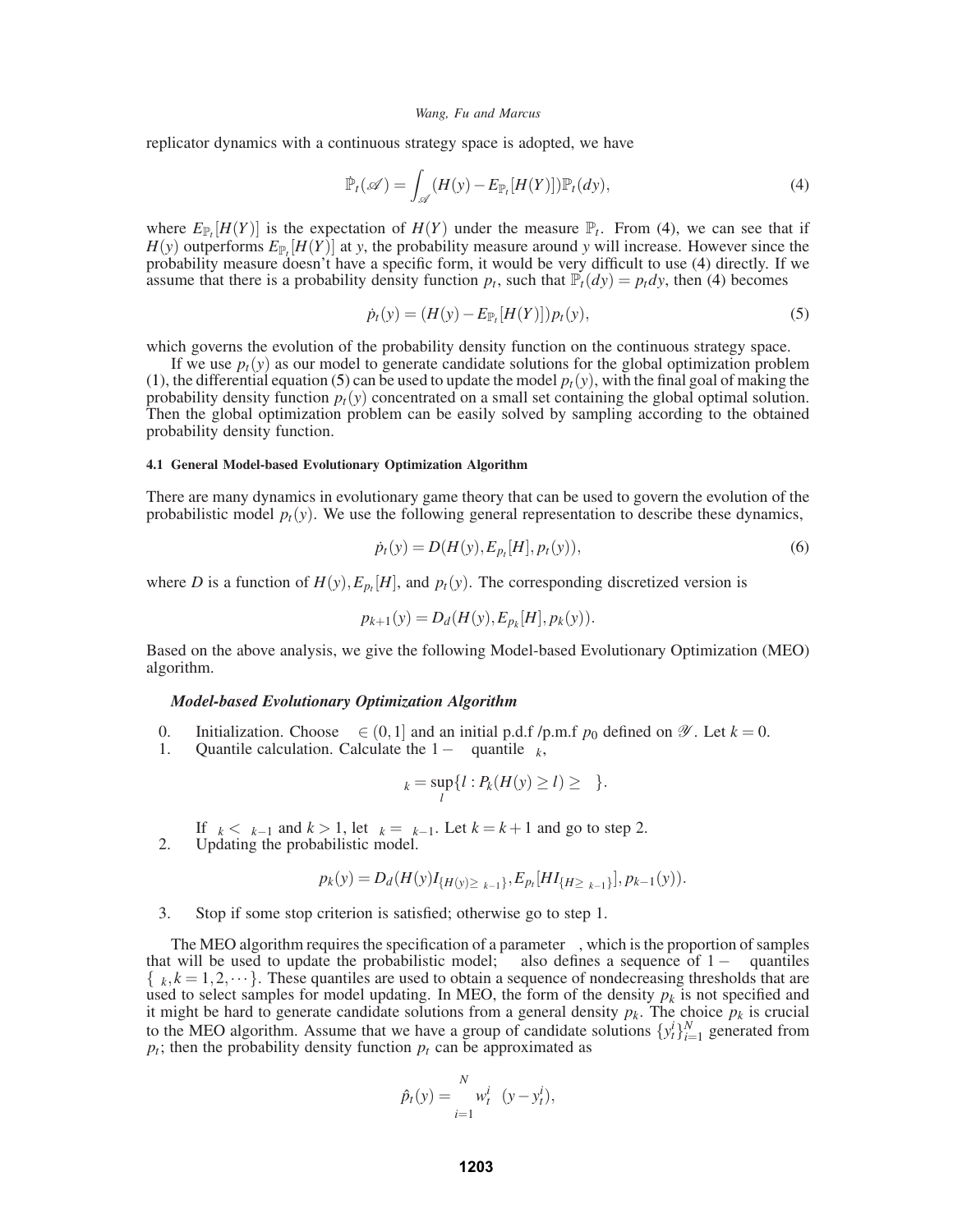where  $\delta$  denotes the Dirac function, and  $\{w_t^i\}_{i=1}^N$  are weights satisfying  $\sum_{i=1}^N w_t^i = 1$ . If we use this approximation  $\hat{p}_t$  as our probabilistic model, we can rewrite (6) as

$$
\sum_{i=1}^N \frac{\partial w_t^i}{\partial t} \delta(y - y_t^i) = D\Big(H(y), \sum_{i=1}^N w_t^i H(y_t^i), \sum_{i=1}^N w_t^i \delta(y - y_t^i)\Big),
$$

which is equivalent to

$$
\frac{\partial w_t^i}{\partial t} = D\Big(H(y_t^i), \sum_{i=1}^N w_t^i H(y_t^i), w_t^i\Big). \tag{7}
$$

The discrete time version of (7) is

$$
w_{k+1}^i = D_d\Big(H(y_k^i), \sum_{i=1}^N w_k^i H(y_k^i), w_k^i\Big).
$$

In particular, for replicator dynamics, we have

$$
w_{k+1}^i = \frac{H(y_k^i)}{\sum_{i=1}^N w_k^i H(y_k^i)} w_k^i.
$$

Although we have an updated density approximation  $\hat{p}_{k+1} = \sum_{i=1}^{N} w_{k+1}^{i} \delta(y - y_{k}^{i})$ , it cannot be used to generate new candidate solutions directly. Hence we construct a new continuous density to approximate  $\hat{p}_{k+1}$ , which is done by projecting  $\hat{p}_{k+1}$  onto some parameterized family of distributions  $g_{\theta}$ . Specifically, we try to minimize the Kullback-Leibler (KL) distance between the parameterized distribution  $g_{\theta}$  and  $\hat{p}_{k+1}$ :

$$
\theta_{k+1} = \arg\min_{\theta \in \Theta} \mathcal{D}_{KL}(\hat{p}_{k+1} \| g_{\theta}),
$$
\n(8)

where  $\Theta$  is the domain of  $\theta$ , and the KL distance is defined as

$$
\mathscr{D}_{KL}(\hat{p}_{k+1}, g_{\theta}) = \int_{y \in \mathscr{Y}} \ln \frac{\hat{p}_{k+1}}{g_{\theta}} \hat{p}_{k+1} dy = \int_{y \in \mathscr{Y}} \ln \hat{p}_{k+1} \hat{p}_{k+1} dy - \int_{y \in \mathscr{Y}} \ln g_{\theta} \hat{p}_{k+1} dy.
$$

Since the first term does not depend on the parameter  $\theta$ , the minimization problem (8) is equivalent to

$$
\max_{\theta \in \Theta} \int_{y \in \mathcal{Y}} \ln g_{\theta} \hat{p}_{k+1} dy,
$$

which can be rewritten as

$$
\max_{\theta \in \Theta} \sum_{i=1}^N w_{k+1}^i \ln g_\theta(y_k^i).
$$

Based on the above analysis, a Monte Carlo simulation version of the MEO algorithm is given as follows.

## *Simulated Model-based Evolutionary Optimization Algorithm*

- 0. Initialization. Let *N* be the total number of candidate solutions generated at each iteration. Choose  $\rho \in (0,1]$  and an initial p.d.f /p.m.f  $p_0$  defined on  $\mathscr{Y}$ . Let  $k = 0$ .
- 1. Quantile Calculation. Generate *N* candidate solutions  $\{y_k^i\}_{i=1}^N$  from  $p_k$ . Calculate the  $1-\rho$ quantile  $\gamma_k$  of  $\{y_k^i\}_{i=1}^N$ . If  $\gamma_k < \gamma_{k-1}$  and  $k > 1$ , let  $\gamma_k = \gamma_{k-1}$ . Let  $k = k+1$  and go to step 2.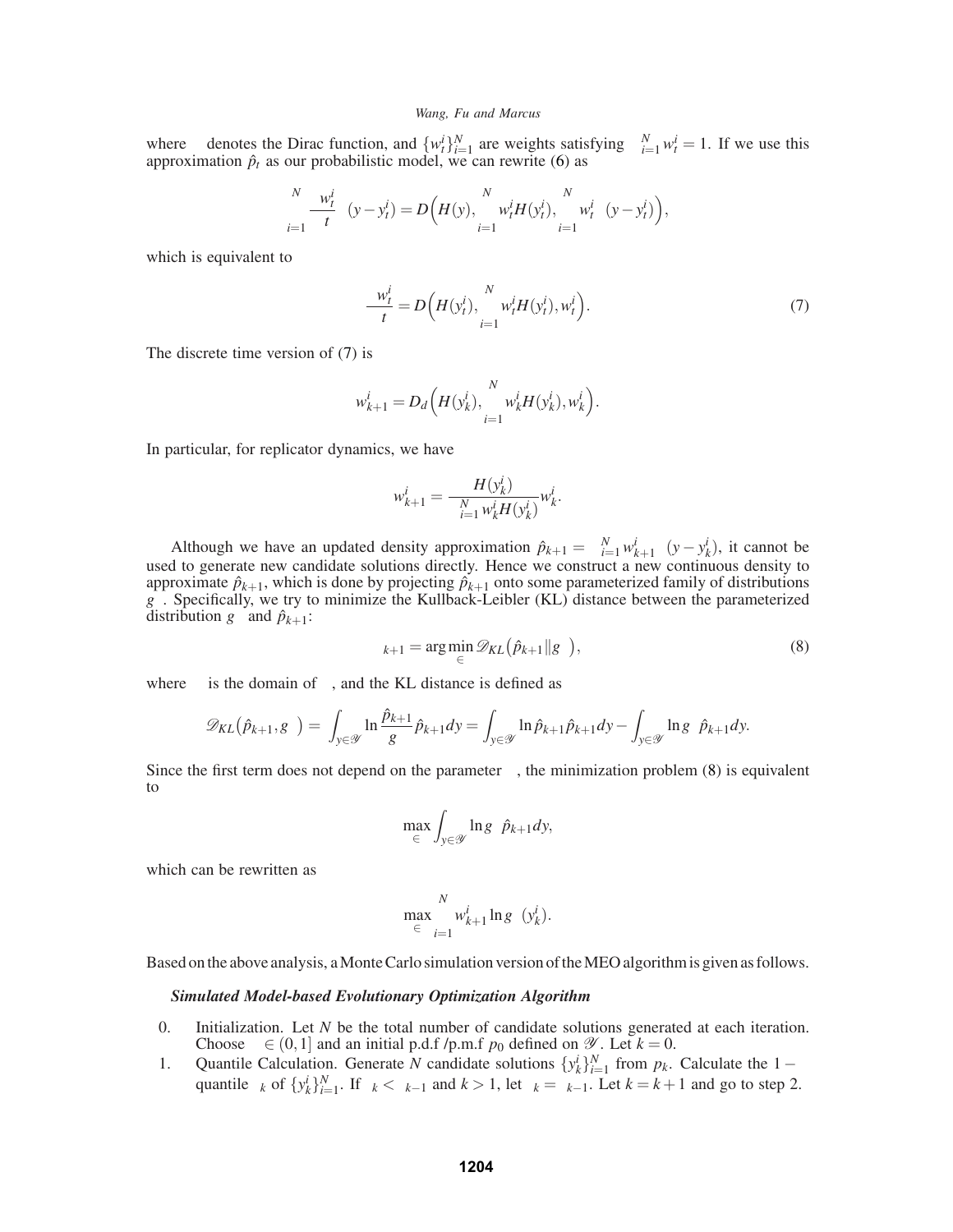2. Updating the probabilistic model. The discrete approximation of the model is  $\hat{p}_k(y)$  =  $\sum_{i=1}^{N} w_k^i \delta(y - y_k^i)$ , where

$$
w_k^i=D_d\Big(H(\mathbf{y}_{k-1}^i)I_{\{H(\mathbf{y}_{k-1}^i)\geq \gamma_{k-1}\}},\sum_{i=1}^N\frac{1}{N}H(\mathbf{y}_{k-1}^i)I_{\{H(\mathbf{y}_{k-1}^i)\geq \gamma_{k-1}\}},1/N\Big).
$$

3. Density projection. Construct  $g_{\theta}$  by projecting the density  $\hat{p}_k = \sum_{i=1}^N w_k^i \delta(y - y_{k-1}^i)$  onto  $g_{\theta}$ , where

$$
\theta = \arg \max_{\theta \in \Theta} \sum_{i=1}^{N} w_k^i \ln g_{\theta}(y_{k-1}^i),
$$

4. Stop if some stop criterion is satisfied; otherwise go to step 1.

Generally it is not easy to solve the optimization problem (8), which depends on the choice of  $g_{\theta}$ . However for  $g_{\theta}$  in the exponential family, analytical solutions exist.

**Remark 1.** *If replicator dynamics is used in step* 2 *in the Simulated Model-based Evolutionary Optimization Algorithm above, then in step* 2*, we have*

$$
w_k^i = \frac{\frac{1}{N}H(y_{k-1}^i)I_{\{H(y_{k-1}^i) \geq \gamma_{k-1}\}}}{\sum_{i=1}^N \frac{1}{N}H(y_{k-1}^i)I_{\{H(y_{k-1}^i) \geq \gamma_{k-1}\}}}.
$$

*In step* 3*, we have*

$$
\theta = \arg \max_{\theta \in \Theta} \frac{\frac{1}{N} H(y_{k-1}^i) I_{\{H(y_{k-1}^i) \geq \gamma_{k-1}\}}}{\sum_{i=1}^N \frac{1}{N} H(y_{k-1}^i) I_{\{H(y_{k-1}^i) \geq \gamma_{k-1}\}}} \ln g_{\theta}(y_{k-1}^i).
$$

*Now the MEO algorithm becomes the same as the extended CE algorithm in Boer et al. (2005). In CE, the parameterized density function is chosen at the beginning and then the parameter is adaptively updated by an adaptively updated group of elite solutions. In MEO, the probabilistic model is estimated by some weighted Dirac functions and the evolution of the estimated density function is governed by replicator dynamics. Projecting the estimated density function onto a parameterized family of density functions is the final step in MEO. The Dirac function only gives a coarse approximation of the density function. One direction to improve MEO is to explore effective approximations of the density function based on generated samples.*

# **5 POPULATION MODEL-BASED EVOLUTIONARY OPTIMIZATION**

In the MEO algorithms given in Section 4, the density approximation  $\hat{p}_k$  is inherently multimodal for global optimization problems with many local maxima. The projection of  $\hat{p}_k$  onto a family of single mode density functions  $g_{\theta}$ , for example, the exponential family, cannot fully capture this multimodal property. Motivated by the work of Hu et al. (2010), which generates candidate solutions from a group of models with the emphasis on optimization of budget allocation, we consider generating candidate solutions from a mixture distribution and focus on studying the evolving behavior of these models in the mixture distribution. We format the global optimization problem as an evolutionary game along the same lines as in Section 4.

### **5.1 Population Model and Evolutionary Game**

Let  $\Gamma = \{g_{\theta_1}, \dots, g_{\theta_M}\}\$ be a set of *M* parameterized probability density/mass functions on  $\mathscr Y$ . We assume that  ${g_{\theta_i}, i = 1, \cdots, M}$  belong to some common parameterized distribution family  ${g_{\theta}, \theta \in \Theta}$ ,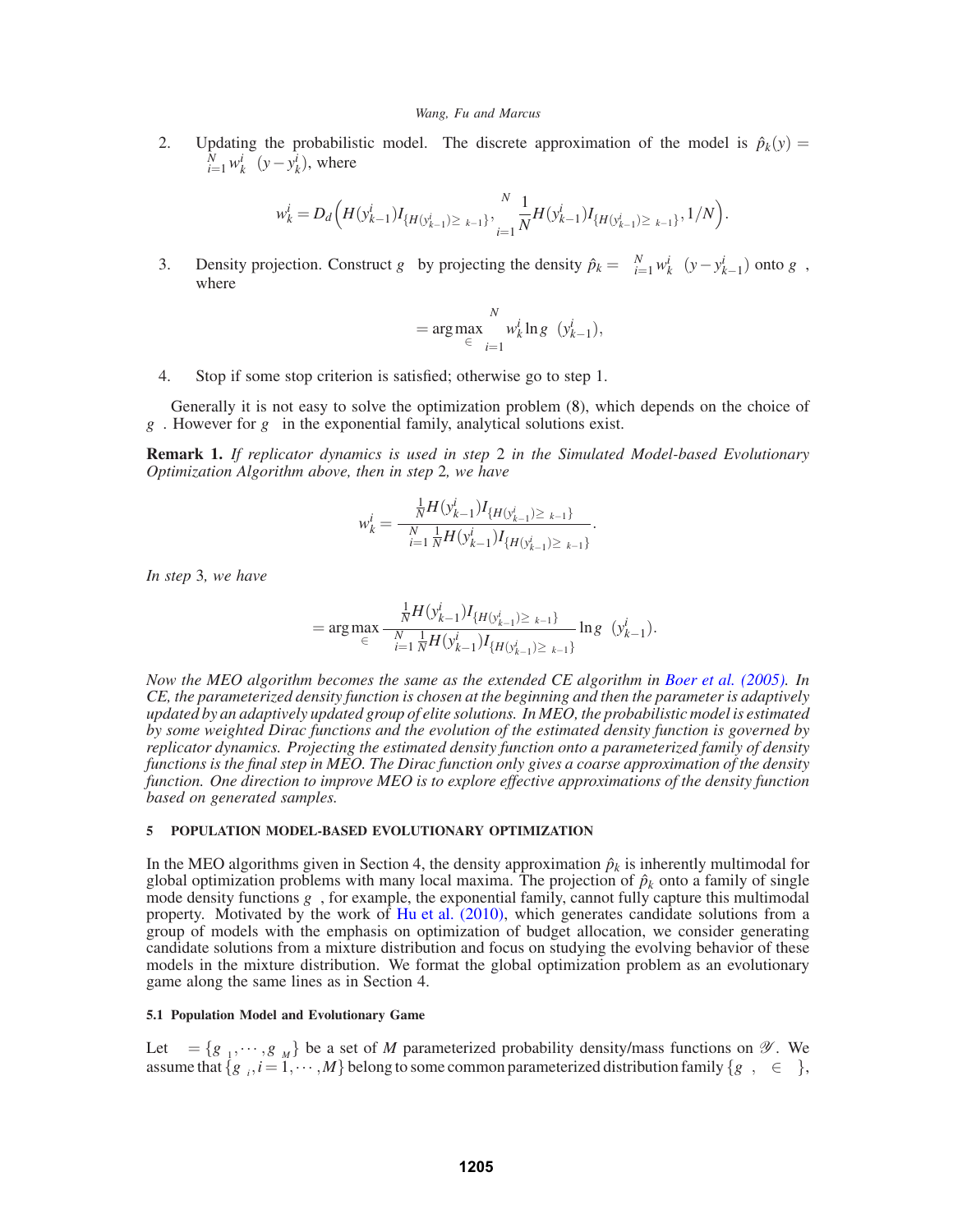where Θ is the parameter space. We propose to generate *N* samples from the following distribution:

$$
g(y) = \sum_{i=1}^{M} w_i g_{\theta_i}(y),
$$
\n(9)

where  $w_i \geq 0$  and  $\sum_{i=1}^{M} w_i = 1$ , which is equivalent to generate  $\lceil w_i N \rceil$  samples from  $g_{\theta_i}$  for  $i = 1, \dots, M$ respectively. From an evolutionary game theory point of view, the action of playing the pure strategy *i* can be viewed as generating samples from  $g_{\theta_i}$ ;  $w_i$  is the percentage of the number of the agents that plays *i* at each iteration. Assume that the payoff of playing the pure strategy *i* is  $\mathcal{I}_i$ . Once we formulate the global optimization problem as an evolutionary game, we can use evolutionary game theory to study the evolution of the probability density function  $g(y) = \sum_{i=1}^{M} w_i g_{\theta_i}(y)$ . The evolution of  $\{w_i, i = 1, \dots, M\}$  is governed by the replicator dynamics

$$
\frac{dw_i}{dt} = w_i(\mathcal{I}_i - \sum_{j=1}^{M} w_j \mathcal{I}_j).
$$
\n(10)

It is easy to see from (10) that if  $\mathcal{I}_i$ , the performance of an agent playing the strategy *i*, is greater than the average performance  $\sum_{j=1}^{M} w_j \mathcal{I}_j$ , more agents will play the strategy *i*. From the viewpoint of optimization, we will sample more points from the more promising model. The evolution of the weights  $w_i$  can be viewed as an evolution of the balance between exploration and exploitation when searching for optimal solutions. The discrete time version of (10) is

$$
w_i^{k+1} = w_i^k \frac{\mathcal{I}_i}{\sum_{j=1}^M w_j \mathcal{I}_j}.
$$

### **5.2 Updating of the Population of Probability Density Functions**

From evolutionary game theory, we know how the percentage of agents taking different pure strategies evolves. We also want to update the probability density functions  $\{g_{\theta_i}, i = 1, \dots, M\}$ . There are many different ways to do this (Zhang and Mühlenbein 2004, Boer et al. 2005). Here we will adopt the one in Hu, Fu, and Marcus (2007). Given the threshold value γ, we define the exact performance function for probability density function  $g_{\theta i}$  as

$$
\mathscr{I}_i(\gamma) = E_{\theta_i}[H(y)I_{\{H(y) \geq \gamma\}}], \quad \forall i = 1, \cdots, M.
$$

Consider the following reference distributions at step  $k+1$ 

$$
h_i^{k+1}(y) = (1 - \lambda) \frac{H(y)I_{\{H(y) \ge \gamma\}} g_{\theta_i^k}(y)}{\mathscr{I}_i(\gamma)} + \lambda g_{\theta_i^k}(y), \qquad \forall i = 1, \cdots, M,
$$

where  $\lambda \in (0,1)$  is a smoothing parameter.

However, it is not easy to sample from  $h_i^{k+1}$ ; therefore we adopt the following updating procedure: projecting  $h_i^{k+1}$  onto some parameterized distribution family  $g_{\theta}$ . Specifically, we will try to minimize the Kullback-Leibler (KL) distance between the parameterized distribution  $g_{\theta}$  and  $h_i^{k+1}$ . Then we have

$$
\theta_i^{k+1} = \arg\min_{\theta \in \Theta} \mathcal{D}_{KL}\left(h_i^{k+1} \| g_\theta\right), \quad \forall \, i = 1, \cdots, M. \tag{11}
$$

The KL distance is defined as

$$
\mathscr{D}_{KL}(h_i^{k+1} \| g_{\theta}) = \int_{y \in \mathscr{Y}} \ln \frac{h_i^{k+1}}{g_{\theta}} h_i^{k+1} dy.
$$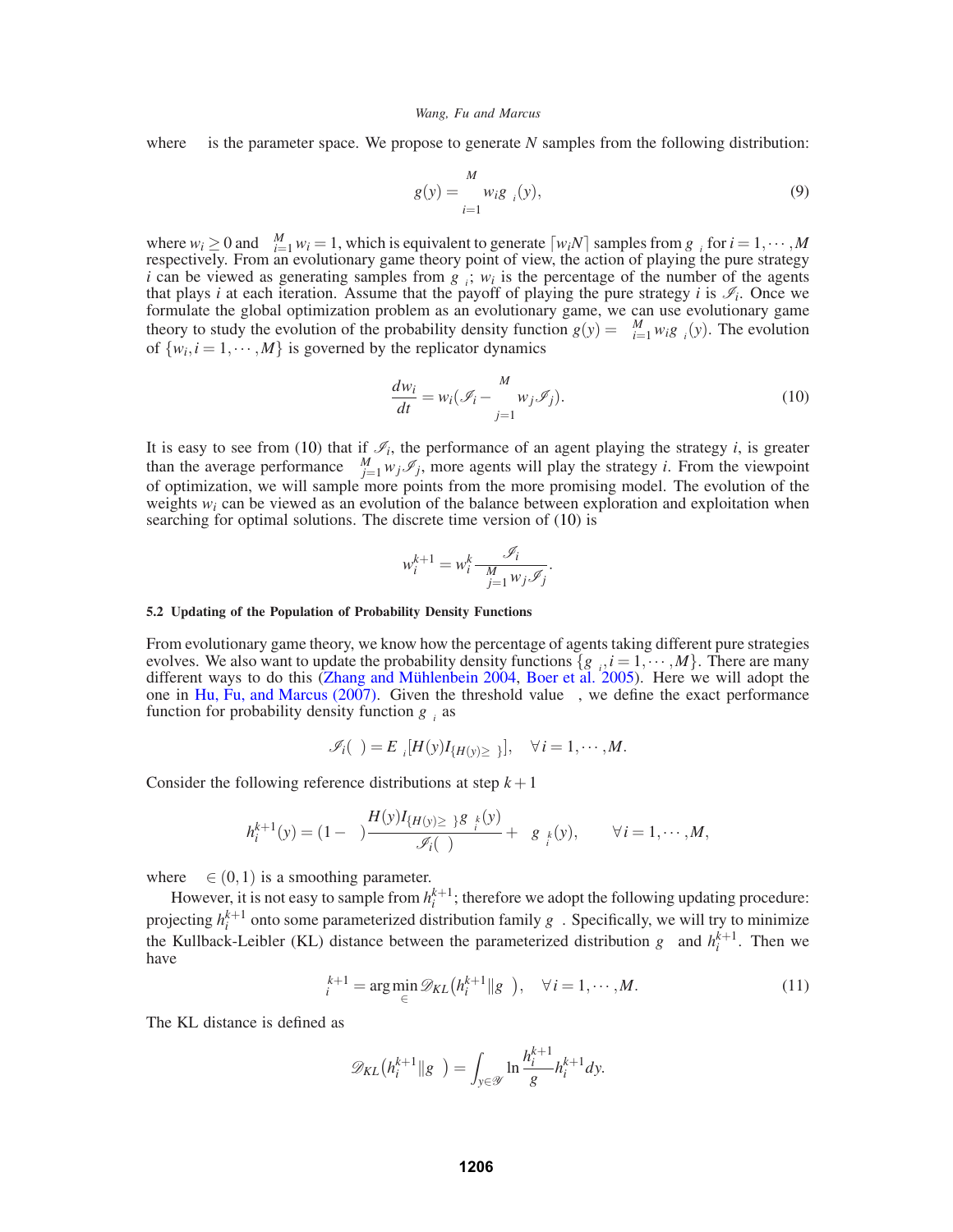# **5.2.1 Projection of Density Function**

The exponential family contains a broad class of distributions, such as the Gaussian and binomial. We can obtain closed form solutions for  $\theta_i^{k+1}$  when updating the distributions in the previous step by using the exponential family. For continuous optimization problems, it is convenient to use multivariate Gaussian distributions with independent components. At iteration *k*, assume that the parameterized distribution has the following form:

$$
g_{\theta_i^k}(y) = \prod_{d=1}^n \frac{1}{\sqrt{2\pi(\sigma_{i,d}^k)^2}} \exp\Big(-\frac{(y_d - \mu_{i,d}^k)^2}{2(\sigma_{i,d}^k)^2}\Big),\,
$$

where *n* is the problem dimension and  $y_d$  is the *d*th element of *y*.

Note that our algorithm is a simulation-based optimization algorithm, and we use stochastic counterparts to estimate expectations for random variables. Assume that we generate  $N_i^k = \lceil w_i^k N \rceil$ samples  $\{y_{ij}^k, j = 1, \dots, N_i^k\}$  from  $g_{\theta_i^k}$  for all  $i = 1, \dots, M-1$ , and  $N - \sum_{i=1}^{M-1} N_i^k$  samples from  $g_{\theta_M^k}$ , and calculate the performances  $H(y_{ij}^k)$ . Then  $\mathcal{I}_i(\gamma)$  can be estimated by

$$
\hat{\mathcal{J}}_i^k(\gamma) = \frac{1}{\sum_{j=1}^{N_i^k} I_{\{H(\mathbf{y}_{ij}^k) \ge \gamma\}} \sum_{j=1}^{N_i^k} H(\mathbf{y}_{ij}^k) I_{\{H(\mathbf{y}_{ij}^k) \ge \gamma\}}.
$$
\n(12)

Define the "elite" sets  $\mathcal{L}_i^k = \{y_{ij}^k : H(y_{ij}^k) \ge \gamma\}$ . Use  $\hat{\mathcal{I}}_i$  to approximate  $\mathcal{I}_i$  and solve the optimization problem (11). We obtain

$$
\mu_{i,d}^{k+1} = (1 - \lambda) \frac{\sum_{y \in \mathcal{L}_i^k} H(y) y_d}{\sum_{y \in \mathcal{L}_i^k} (H(y))} + \lambda \mu_{i,d}^k
$$
\n
$$
(\sigma_{i,d}^{k+1})^2 = (1 - \lambda) \frac{\sum_{y \in \mathcal{L}_i^k} H(y) (y_d - \mu_{i,d}^{k+1})^2}{\sum_{y \in \mathcal{L}_i^k} (H(y))} + \lambda \left( (\sigma_{i,d}^k)^2 + (\mu_{i,d}^{k+1} - \mu_{i,d}^k)^2 \right)
$$
\n(13)

for all  $d = 1, \dots, n$  and  $i = 1, \dots, M$ .

# **5.3 PMEO Algorithm**

Based on the above analysis, we give the following Population Model-based Evolutionary Optimization (PMEO) algorithm.

# *Population Model-based Evolutionary Optimization Algorithm*

- 0. Initialization: Let *N* be the number of total samples at each iteration. Specify the weights  $\{w_i^0, i = 1, \dots, M\}$  and the probability density function  $\{g_{\theta_i^0}, i = 1, \dots, M\}$ . Let  $\rho_0$  be the quantile parameter. Set  $k = 0$  and  $\gamma = -\infty$ .
- 1. Generate  $N_i^k = \lceil w_i^k N \rceil$  samples  $\{y_{ij}^k, j = 1, \dots, N_i^k\}$  from  $g_{\theta_i^k}$  for all  $i = 1, \dots, M-1$ , and  $N-1$  $\sum_{i=1}^{M-1} N_i^k$  samples from  $g_{\theta_M^k}$ ; calculate the performances  $H(y_{ij}^k)$ . Order the performances from largest to smallest,  $H_{(1)} \geq \cdots \geq H_{(N)}$ . Let  $\gamma^k$  be the  $(1-\rho)$  sample quantile of performances:  $\gamma^k = H_{(\lceil (1-\rho)N \rceil)}$ . If  $\gamma^k > \gamma$ , let  $\gamma = \gamma^k$ . Generate the "elite" sets  $\mathcal{L}_i^k = \{y_{ij}^k : H(y_{ij}^k) \geq \gamma^k\}$  for all  $i = 1, \dots, M$ . Calculate  $\hat{\mathscr{I}}_i^k$  by (12).
- 2. Let

$$
w_i^{k+1} = w_i^k \frac{\hat{\mathscr{I}}_i^k}{\sum_{j=1}^M w_j \hat{\mathscr{I}}_j^k}.
$$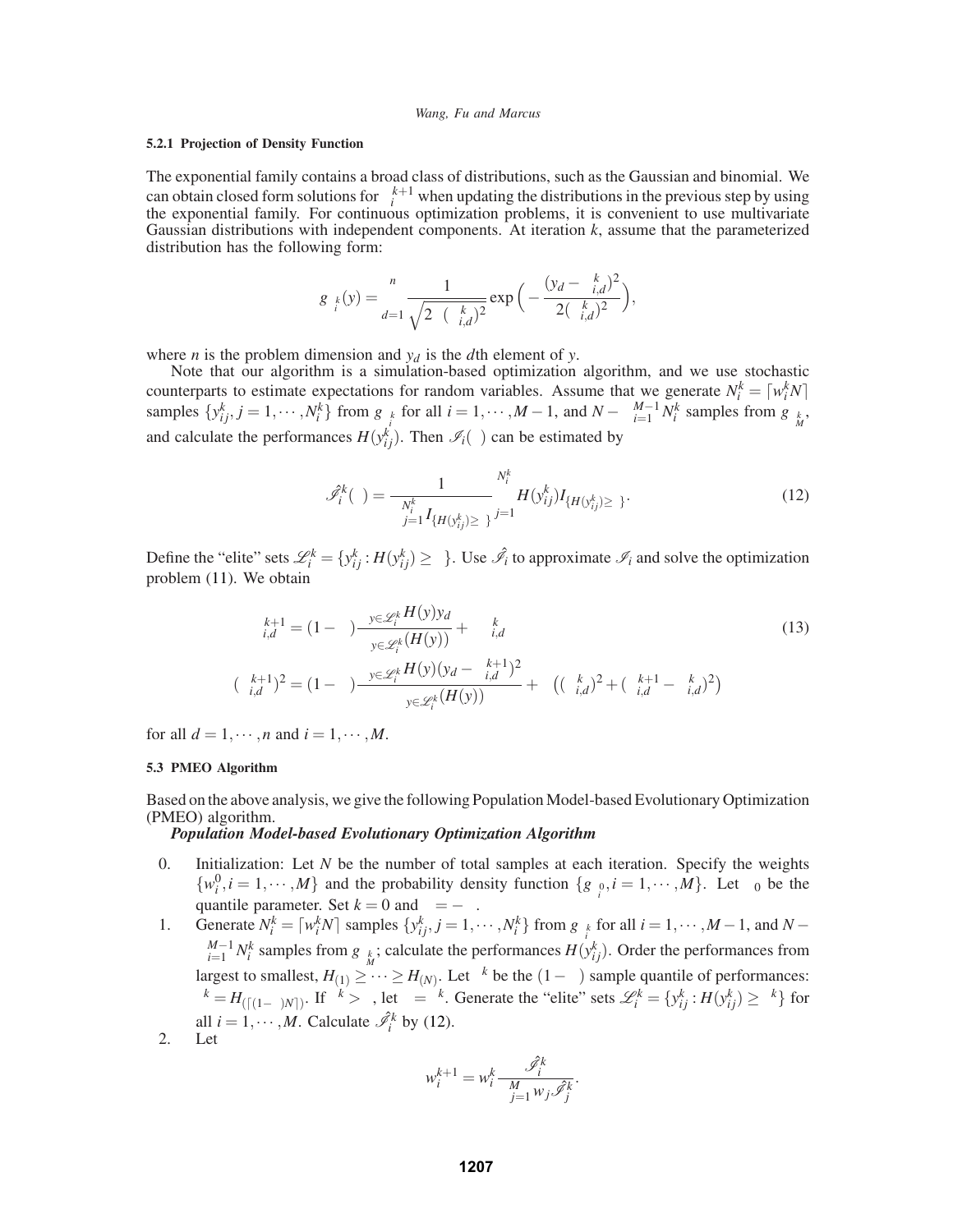And update the parameter  $\theta_i^{k+1}$  according to (13) for  $i = 1, \dots, M$ . 3. If a stopping rule is met, then stop; otherwise set  $k = k + 1$  and go to step 1.

Note that we consider maximization problems in the above algorithm, which can be easily adjusted for solving minimization problems.

### **6 NUMERICAL EXAMPLES**

We use some benchmark examples to demonstrate the effectiveness of the PMEO algorithm. We consider minimizing the following objective functions.

# E1. Dejong's 5th function $(n = 2)$ .

$$
H_1(y) = \left[0.002 + \sum_{j=1}^{25} \frac{1}{j + \sum_{i=1}^{2} (y_i - a_{j,i})^6}\right]
$$

**where**

*a*<sub>i</sub><sub>1</sub> = {−32,−16,0,16,32,−32,−16,0,16,32,−32,−16,0,16,32,−32,−16,0,  $16,32,-32,-16,0,16,32$ }; *a*<sub>*j*,1</sub> = {−32,−32,−32,−32,−32,−16,−16,−16,−16,−16,0,0,0,0,0,0,16,16,16, 16,16,32,32,32,32,32,}

**E2.** Rosenbrock function  $(n = 20)$ .

$$
H_2(y) = \sum_{i=1}^{n-1} 100(y_{i+1} - y_i^2)^2 + (y_i - 1)^2,
$$

**E3.** Powell singular function  $(n = 20)$ .

$$
H_3(y) = \sum_{i=1}^{n-2} \left[ (y_{i-1} + 10y_i)^2 + 5(y_{i+1} - y_{i+2})^2 + (y_i - 2y_{i+1})^4 + 10(y_{i-1} - y_{i+2})^4 \right]
$$

**E4.** Griewank function  $(n = 20)$ .

$$
H_4(y) = 1 + \sum_{i=1}^n 8\sin^2(7(y_i - 0.9)^2) + 6\sin^2(14(y_i - 0.9)^2) + (y_i - 0.9)^2.
$$

In this experiment, for the exponential family, we use multivariate normal distributions with independent components. For CE, each element of the initial mean vector is uniformly selected from [−50,50], and the covariance matrix is a diagonal matrix with each diagonal element equal to 500. For PMEO, the initial mean and covariance matrices are chosen the same way as in the CE method. For the mixture distribution in PMEO, we set  $M = 5$ . At each step, we generate  $N = 200$  samples. We run the algorithm 100 independent times. Figure 1 to Figure 4 show the comparison between the CE method and the PMEO method. We can see that PMEO has comparably better performance than CE given the same computational effort.

## **7 CONCLUSION**

We establish a connection between global optimization problems and evolutionary games by formulating the global optimization problem as an evolutionary game. Based on this connection, we propose a model-based evolutionary optimization (MEO) algorithm, which includes the extended CE algorithm as an instantiation. We also propose a population model-based evolutionary optimization algorithm, which better captures the multimodal property of global optimization problems. Simulation results show the effectiveness of the proposed method.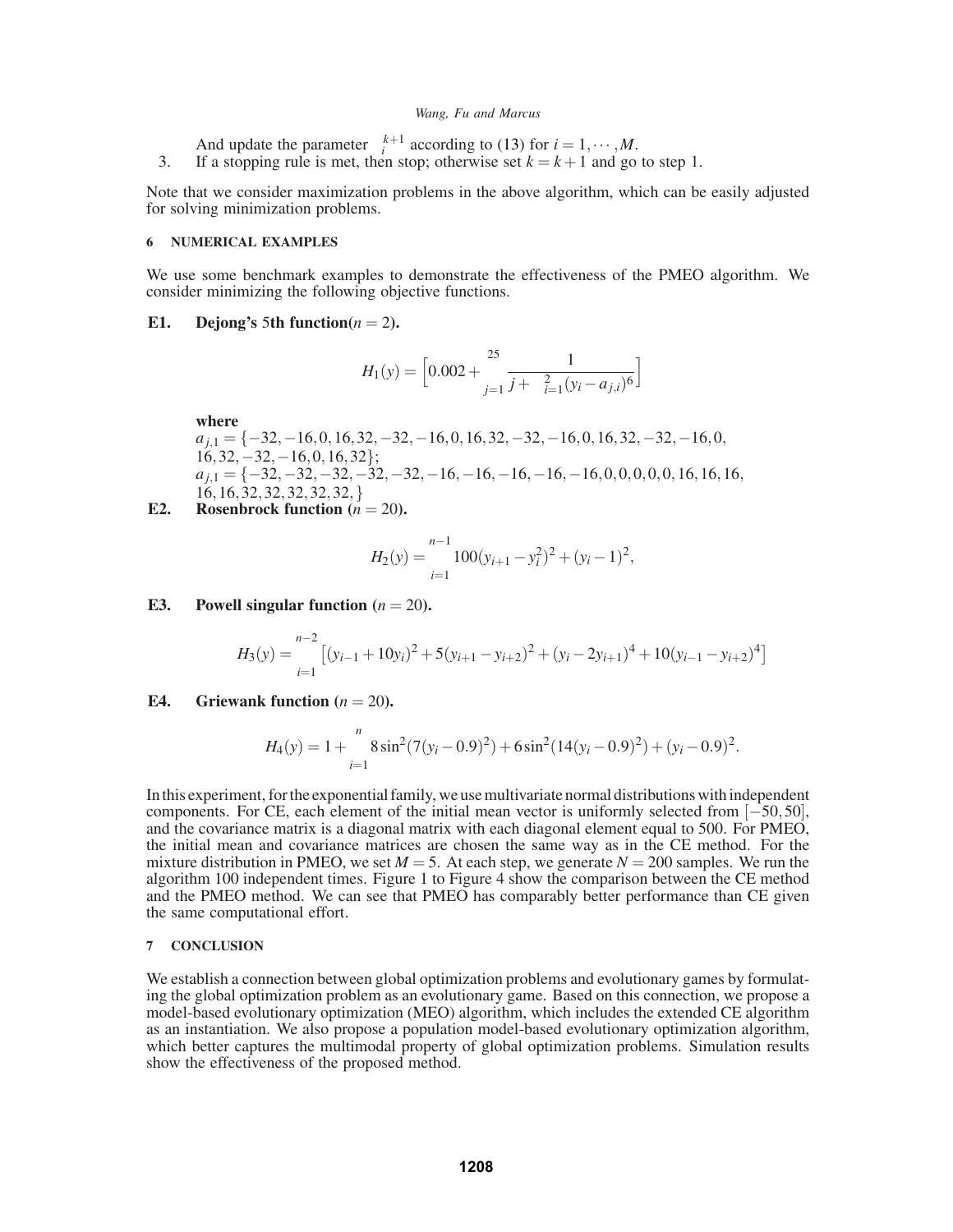



## **ACKNOWLEDGMENTS**

This work was supported in part by the National Science Foundation (NSF) under Grants DMI-0540312, CNS-0926194, CMMI-0856256, EECS-0901543, and by the Air Force Office of Scientific Research (AFOSR) under Grants FA9550-07-1-0366 and FA9550-10-1-0340.

# **REFERENCES**

Boer, P. T. D., D. P. Kroese, S. Mannor, and R. Y. Rubinstein. 2005. A tutorial on the cross-entropy method. *Annals of Operation Research* 134:19–67.

Fudenberg, D., and D. Levine. 1998. *The theory of learning in games*. The MIT Press.

- Garcia, A., S. D. Patek, and K. Sinha. 2007. A decentralized approach to discrete optimization via simulation: Application to network flow. *Operations Research* 55 (4): 717–732.
- Hofbauer, J., and K. Sigmund. 2003. Evolutionary game dynamics. *Bulletin (New Seires) of the American Mathematical Society* 40 (4): 479–519.
- Hu, J., H. Chang, M. Fu, and S. Marcus. 2010. Dynamic sample budget allocation in model-based optimization. *Journal of Global Optimization*:1–22.
- Hu, J., M. C. Fu, and S. I. Marcus. 2007. A model reference adaptive search method for global optimization. *Operations Research* 55 (3): 549–568.
- Lambert, T. J., M. A. Epelman, and R. L. Smith. 2005. A fictitious play approach to large-scale optimization. *Operations Research* 53 (3): 477–489.
- Mannor, S., R. Y. Rubinstein, and Y. Gat. 2003. The cross-entropy method for fast policy search. *International Conference on Machine Learning*:512–519.